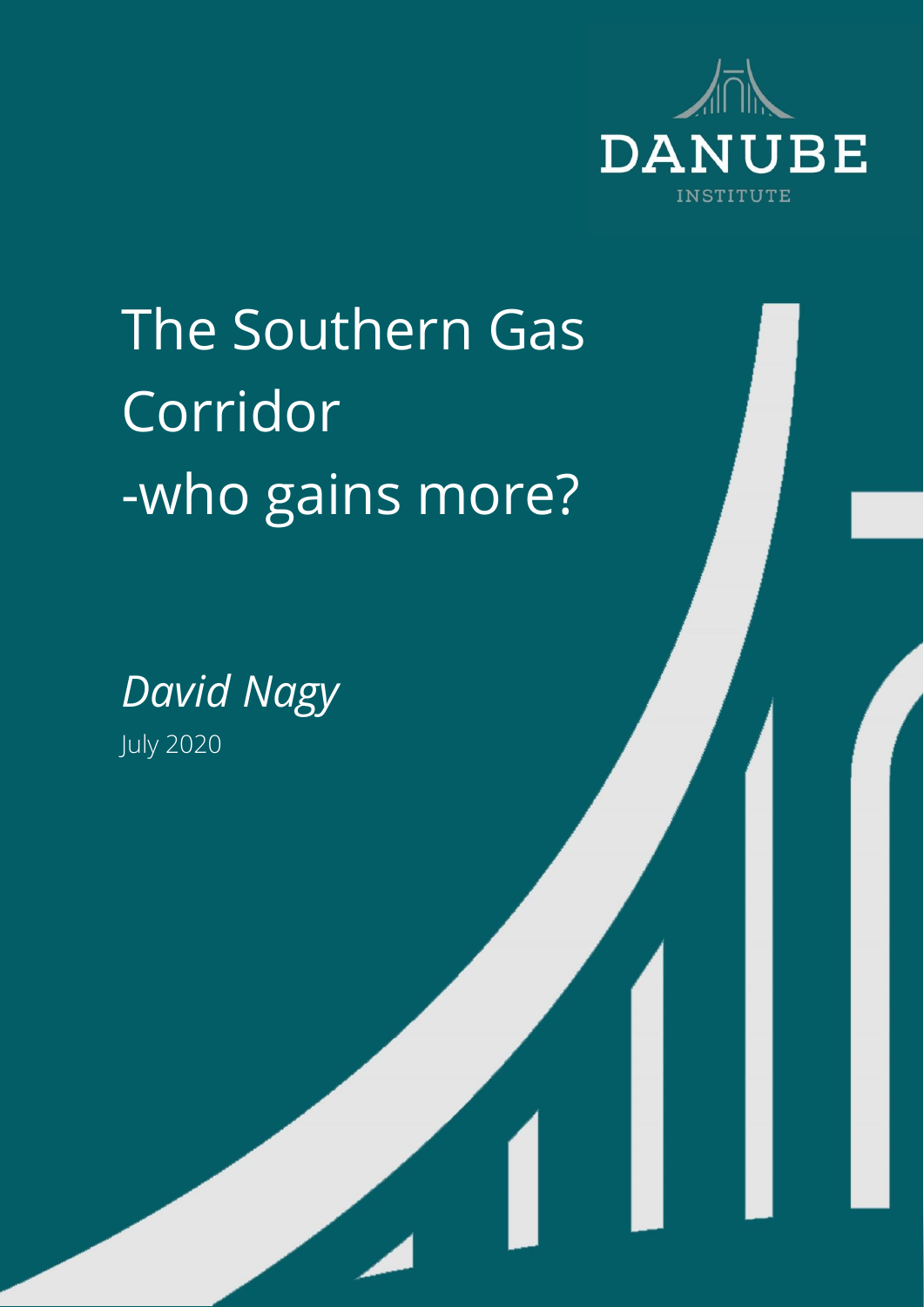# The Southern Gas Corridor - who gains more?

# *David Nagy*

*On November 15, 2020, the Southern Gas Corridor started its operation delivering natural gas from the Shah Deniz 2 field in Azerbaijan to the European consumers. The interregional mega energy project, involving several countries, the EU, and international energy consortiums, is considered to be a significant step in increasing the EU's energy security and diversifying its energy suppliers. However, the 3500 km long pipeline with its 10 billion cubic meters of annual capacity doesn't seem like a gamechanger on the European energy market but still can make some European countries less dependent from the Russian energy and can facilitate energy infrastructure developments on the Balkans as well.*

**Energy diversification and making the European Union less dependent on the Russian energy supply were always high on the agenda. The idea to bring affordable, competitive Caspian gas to the European energy market to diversify the existing energy routes and increase European energy security was first proposed about 15 years ago. Back then, the Southern Gas Corridor was just one of the plans of the EU to acquire non-Russian energy. After 2010, SGC seemed to emerge as a main priority of the EU's energy policy and has been considered a Project of Common Interest which meant large-scale EU funds to the 40 billion USD project. The fact that neither the COVID-19 pandemic nor the Nagorno-Karabakh war could set back finalizing the project indicates the importance of the SGC in the eyes of the countries involved, the energy**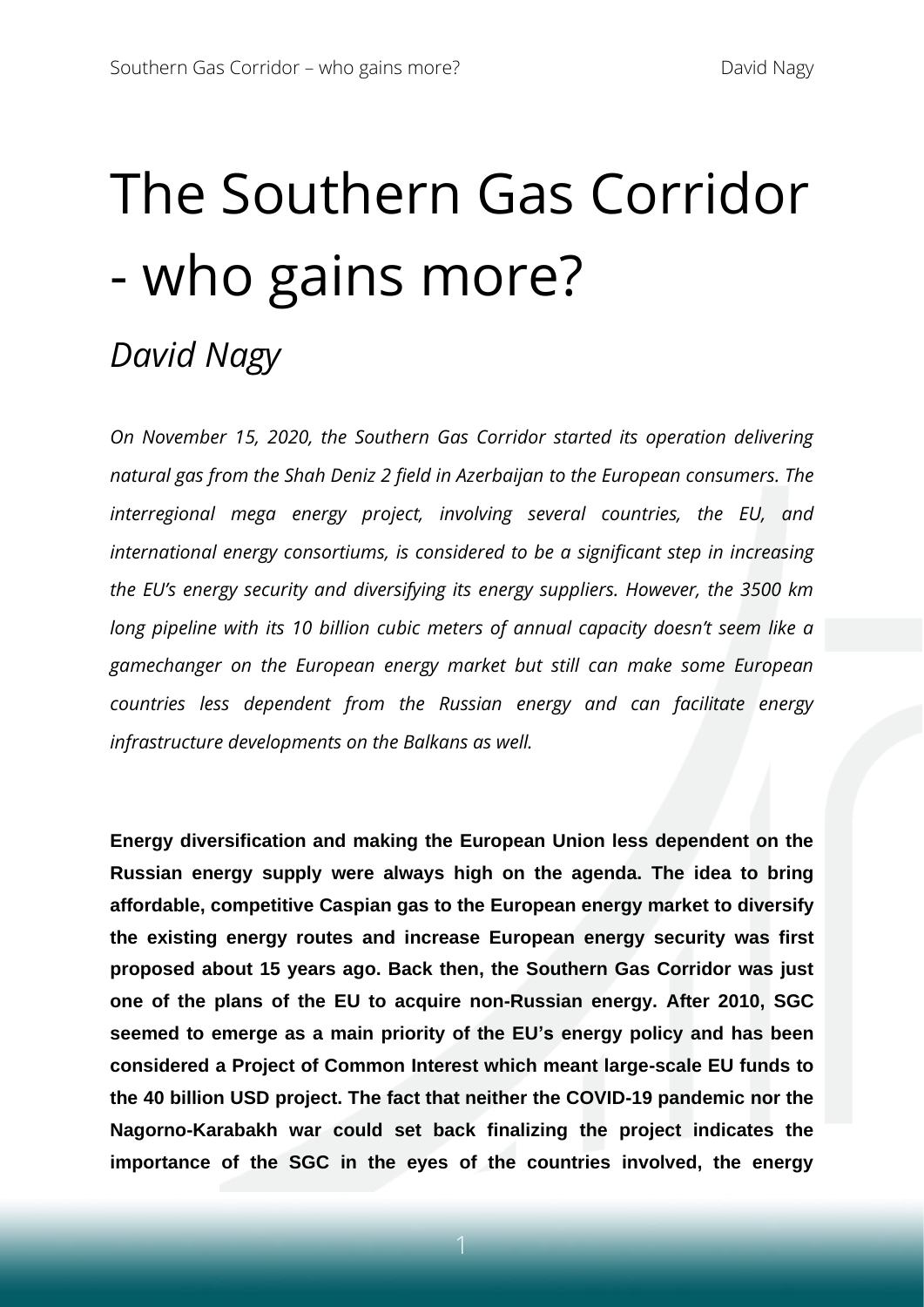**consortiums, and the EU as well. Besides energy security and the strategic appreciation of the Caspian region SGC could bring other political benefits and facilitate further infrastructural developments too.**

#### **Energy dependency of the European Union**

Energy resources of the European Union proved to be insufficient due to its high energy consumption (935 Mtoe in 2019), which means the bloc desperately relies upon third countries to import. The EU's import dependency rate was just 56% in 2000, while in 2019 this rate reached 61%, which presents the crescent energy need, and consequently the growing energy dependency of the bloc. The main imported energy carriers are petroleum products – accounting for almost two thirds of energy imports – and gas. The latter is giving 27% of the imported energy mix of the EU, which meant 358 billion cubic meters (bcm) natural gas in 2019. Although, there are several other importers too, Russia is the main energy importer partner of the EU regarding crude oil (27 %) and gas (41 %) as well, which indicates the bloc's significant dependency on the Russian energy.<sup>1</sup> And as other natural gas importers remain in a low level - Norway (16 %), Algeria (8 %) and Qatar (5 %) –, the EU's strategy is still to increase the number of smaller importers to offset Russia's leverage over the continent and make energy supplies more secure.

In light of these, it can be clearly seen why energy policy and developing energy security play a key role in the EU's internal and external policy as well. Regarding fossil fuels, the internal, domestic resources have seemingly reached their limit. Because of this and of environmental purposes as well, renewable and alternative energy sources are gaining more and more support from the EU too. Altough, despite developing the exploitation of its own renewable clean energy, the bloc would still need countries outside the EU that can suffice the bloc's growing consumption. For this, the EU's external policy also considers energy security as a vital interest of the Union, supporting and making new initiatives to diversify its energy importers.<sup>2</sup>

Contrary to crude oil, which is more widely available and can be transported more easily, gas requires more time, infrastructure, pipelines, and involves more countries

2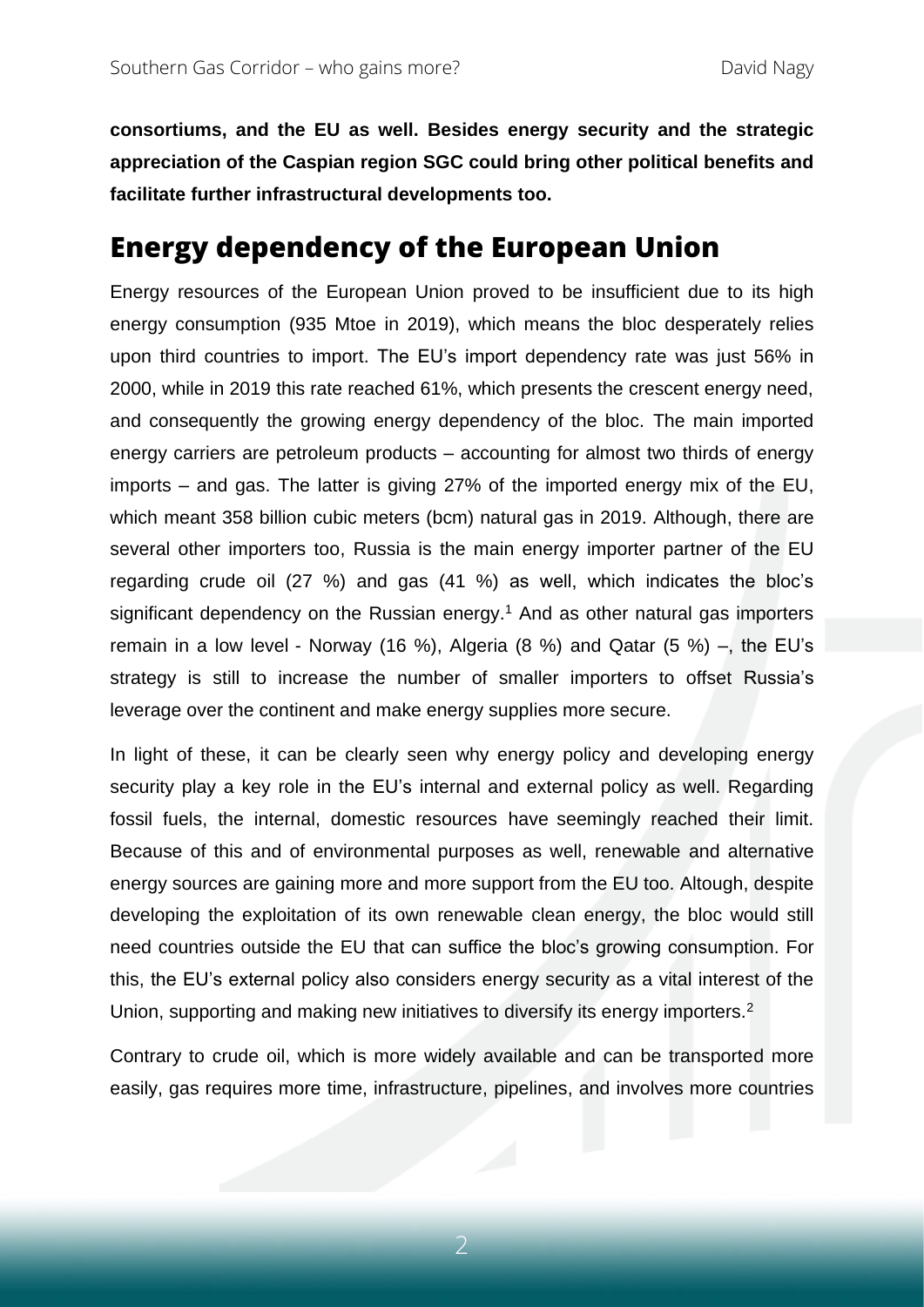while it flows from the quarry to the consumer.<sup>1</sup> It means multilateral, interregional, time-consuming megaprojects with large investments from the beneficiary parties.

### **The Southern Gas Corridor**

The Southern Gas Corridor (SGC) is such a project. The EU Commission's initiative to connect the gas fields of the Azerbaijani shore of the Caspian Sea to Europe has the solid purpose to reduce the EU's dependency on the Russian energy and diversify its energy supplies with other countries and regions. The Southern Gas Corridor consists of three pipelines from Shah Deniz gas fields of the Caspian Sea to San Foca, Italy. The three gas pipelines are namely the South Caucasus Pipeline (SCP), the Trans-Anatolian Pipeline (TANAP), and the Trans-Adriatic Pipeline (TAP). The vision of the southern pipeline network was first proposed in 2008, in the European Commission's Communication "Second Strategic Energy Review – An EU Energy Security and Solidarity Action Plan". In 2013, the Southern Gas Corridor Advisory Council was founded by the President of the Republic of Azerbaijan as well as ministers of the partner countries and representatives of the EU. Regular meetings were held involving partner countries, international energy companies, and financial institutions, moreover the SGC was labelled as a Project of Common Interest (PCI)<sup>3</sup> by the European Commission.

#### **Funding**

Declaring the initiative a PCI project means it is a key interest of the EU's energy policy and is eligible to receive funds since it proved it would have a serious impact on the European energy market, contributing to the diversification of energy supplies of the EU. Before a project is declared as a "common interest" it has to meet the criteria of the Trans-European Networks for Energy (TEN-E). "TEN-E is a policy that is focused on linking the energy infrastructure of EU countries. As part of the policy, nine priority corridors and three priority thematic areas have been identified." 4 SGC fulfilled all the obligations of the TEN-E and became a priority energy corridor of the EU.

 $1$  Except LNG which allows gas to be transported in liquidate form from countries which has no pipeline infrastructure, however the profitability of LNG importation is still questionable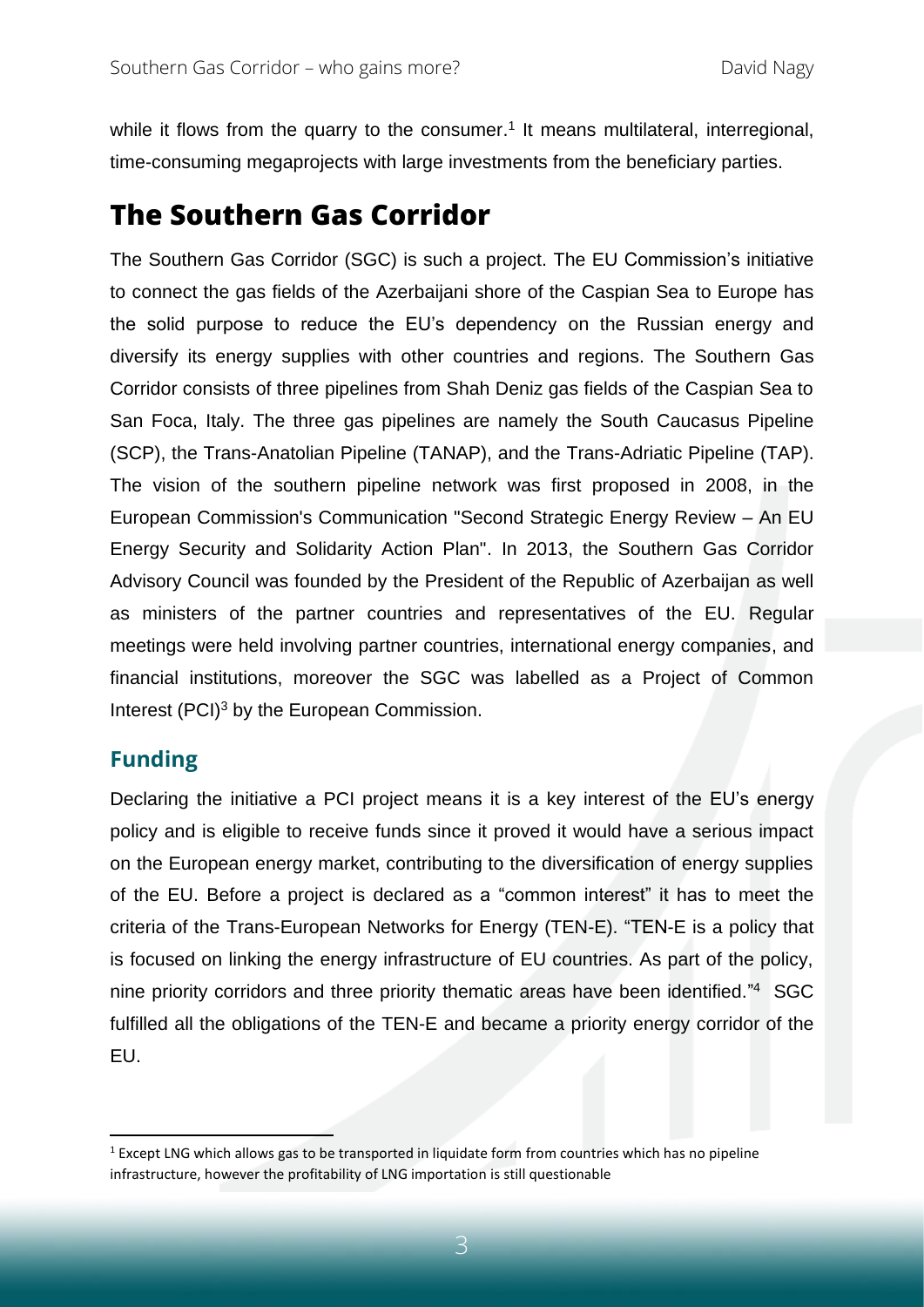As a Project of Common Interest, the SGC project received 1.5 billion EUR from the European Investment Bank just for the TAP section of the whole infrastructure, one of the largest loans any project ever received. <sup>5</sup> The European Bank for Reconstruction and Development (EBRD) gave 550 million USD loan in three parts just for the development of the Shah Deniz gas field in Azerbaijan, while an additional 500 million USD loan for TANAP and 583 million USD for the TAP section of the SGC were also given.<sup>6</sup> The Asian Development Bank (ADB), the Asian Infrastructure Investment Bank (AIIB) and the World Bank are also among the main creditors of the project. The total investment of the project required a total of 40 billion USD.

#### **Capacity**

The Southern Gas Corridor, starting from the Azerbaijani Shah Deniz 2 gas field, goes through Georgia, Turkey, Greece, Albania, and ends in Italy. However, not yet all transit countries seem to benefit (e.g. Albania) from the gas delivered by the 3500 kilometers long pipeline infrastructure. (Although further interconnectors are still under negotiation, e.g. IAP.) The building of the SGC pipeline infrastructure consisted of three phases, the extension of the South Caucasus Pipeline (SCPx), and the building of the Trans-Anatolian Pipeline (TANAP) and the Trans-Adriatic Pipeline (TAP) (see map below). The project also contained the expansion of the natural gas processing plant at the shore of the Caspian Sea, as well as the drilling of wells and the producing of gas at Shah Deniz 2, together with the expansion of the Italian gas transmission network. <sup>7</sup> The SGC officially began operating on 15 November, 2020, as the first commercial gas delivery launched from the Azeri Shah Deniz offshore gas field to Italy's San Foca - Melendugno point on the Adriatic coast. The new interregional natural gas pipeline can deliver 6 billion cubic meters per annum (bcma) to Turkey and ten bcma to the EU market – 2 bcma to Greece and Bulgaria, and 8 bcma to Italy.<sup>8</sup> Future plans to increase the capacity of the SGC can increase the throughput capacity of the pipeline up to 20 bcma. But still, compared to the approximately 150 bcma of Russian gas flowing to the EU per year, the Southern Gas Corridor doesn't seem to be a gamechanger of the European energy market, although it can diversify the sources of the EU's energy supply contributing to the bloc's endeavor to acquire energy safer and more affordable.

4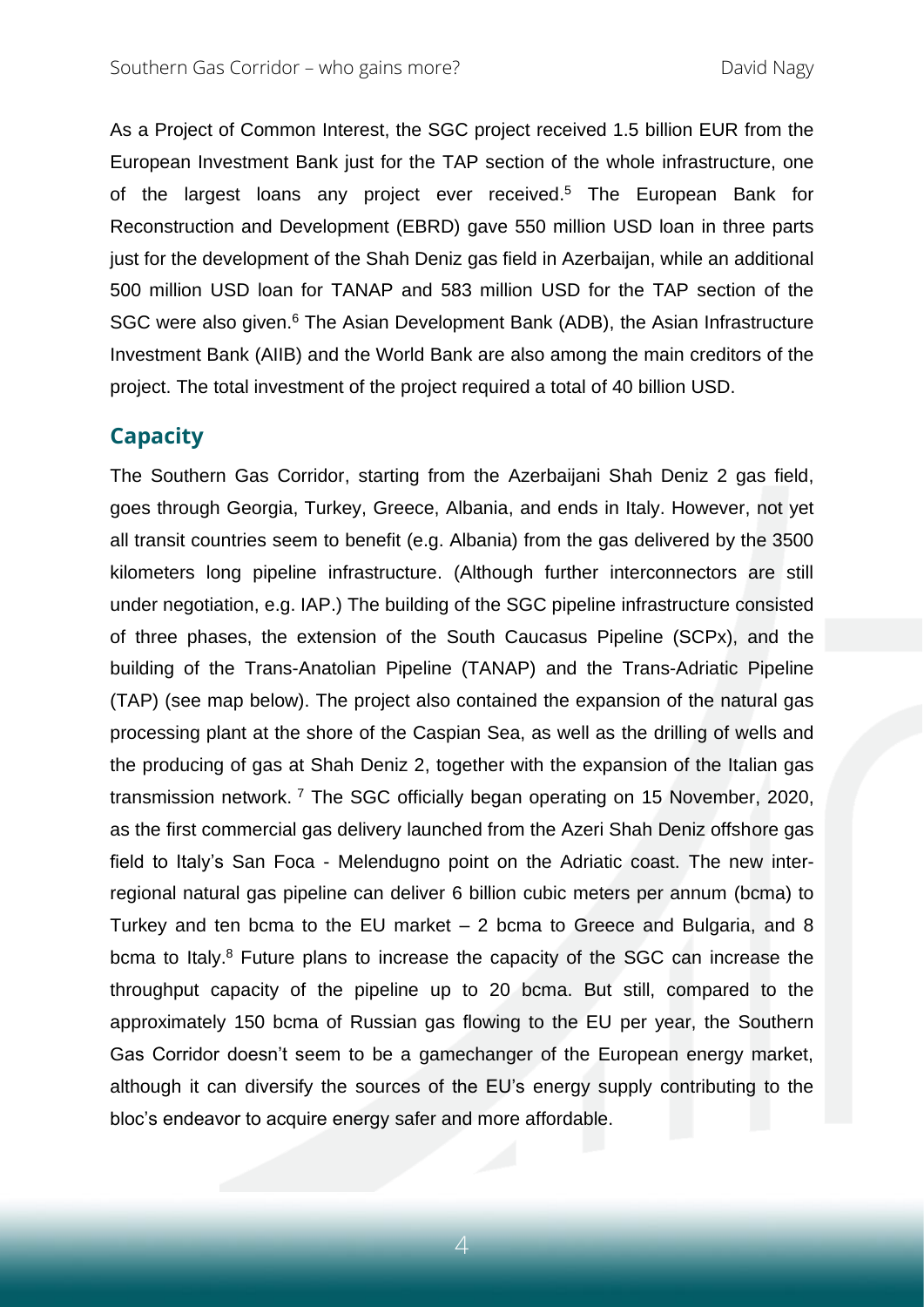

*Phases of the Southern Gas Corridor. Source: BP<sup>9</sup> .*

# **The South Caucasus Pipeline (SCP) and Shah Deniz 2**

The South Caucasus Pipeline (SCP or also known as Baku–Tbilisi–Erzurum Pipeline) was the first step for Azerbaijan to return as a serious energy supplier of the region. However, back then the SCP was a regional project connecting the Azerbaijani sector of the Caspian Sea through Georgia to Turkey and thus helping the latter diversify its energy supplies. The Sangachal Terminal, a gas and oil processing plant on the shores of the Caspian Sea near Baku, started to operate in December 2006 delivering gas from Sha Deniz, the largest gas field of Azerbaijan. The initial capacity of the 692 kilometers long pipeline was 8.8 bcm annually, and it was built to run parallel to the Baku–Tbilisi–Ceyhan crude oil pipeline.<sup>10</sup>

The pipeline infrastructure including the producing plants is owned by the South Caucasus Pipeline Company, the consortium led State Oil Company of Azerbaijan Republic (SOCAR). After SOCAR signed a production sharing agreement with the British multinational oil and gas company, BP in 1996, BP became the biggest shareholder (28.83%) of the consortium owning the pipeline. Other shareholders are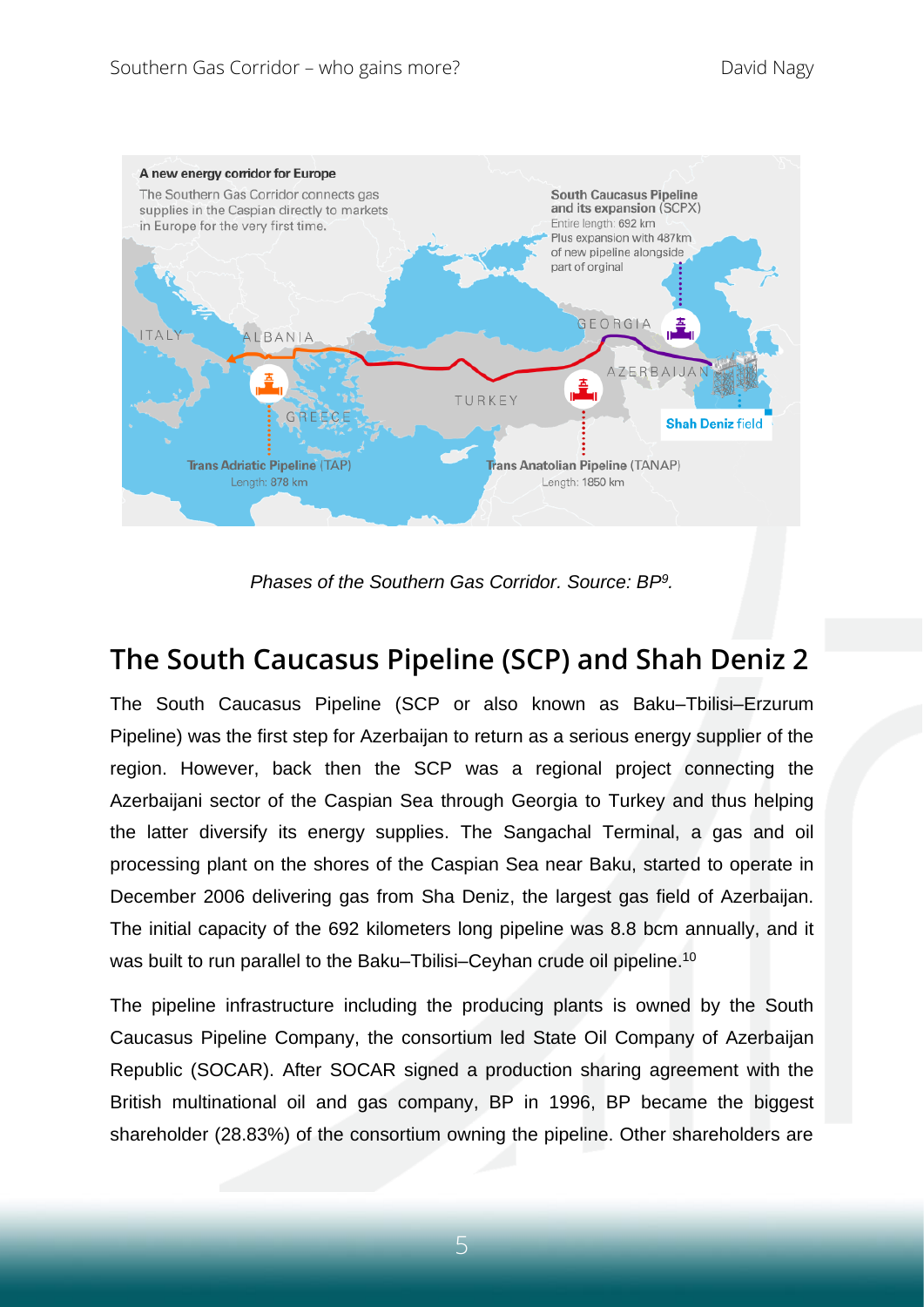TPAO (Turkey) with 19%, SOCAR (Azerbaijan) with 16.67%, Petronas (Malaysia) with 15.5%, Lukoil (Russia) with 10%, and Naftiran Intertrade (Iran) with 10%.<sup>11</sup>

Expanding the capacity of the South Caucasus Pipeline, the Shah Deniz 2 project was preceded by geopolitical changes and long years of serious negotiations between governments, international organizations and energy companies. In December 2013, the consortium leading Shah Deniz approved the Final Investment Decision (FID) to start Phase Two of the production as interest of the transit countries, energy companies, investors, and most importantly the EU coincided, thus the decision has been made to start the inter-regional mega energy project, the Southern Gas Corridor. The contract contained a 25 billion USD investment for field development in Shah Deniz, besides an estimated 20 billion USD for the construction of the pipelines to Europe.<sup>12</sup> The project led by the BP company was the first subsea development in the Caspian Sea. The expansion project put 26 subsea wells into operation, developed a subsea production system, two bridge-linked offshore platforms, and 500 km of subsea flowlines. The expansion of the pipeline itself also took place, and two additional compressors were set up as well.<sup>13</sup>

With the end of the expansion and development project, Shah Deniz 2 alone can produce 16 bcm of natural gas annually, of which 6 bcma is flowing to Turkey only while 10 bcma is being transported to the European market through the SGC. <sup>14</sup>

## **The Trans-Anatolian Pipeline (TANAP)**

The TANAP is the only section of the SGC pipeline network which runs through only one country, although its significance as the central part of the SGC is indisputable. It not just helped decrease Turkey's dependency on the Russian energy, but also gave the country a geopolitical leverage, making it an interregional energy hub and strengthening the cooperation and dialogue between itself and the "old continent".<sup>15</sup> After the project was announced, Turkey and Azerbaijan signed a memorandum of understanding in December 2011, establishing a consortium to build and operate the pipeline. It was then followed by an intergovernmental agreement signed by Ilham Aliyev, the President of Azerbaijan, and by Recep Tayyip Erdoğan, the Prime Minister of Turkey. In the spirit of the modern ideal of "Two States One Nation", the two states have a long-standing strategic collaboration in the field of energy, marked by projects such as the Baku-Tbilisi-Ceyhan Oil Pipeline and the Baku-Tbilisi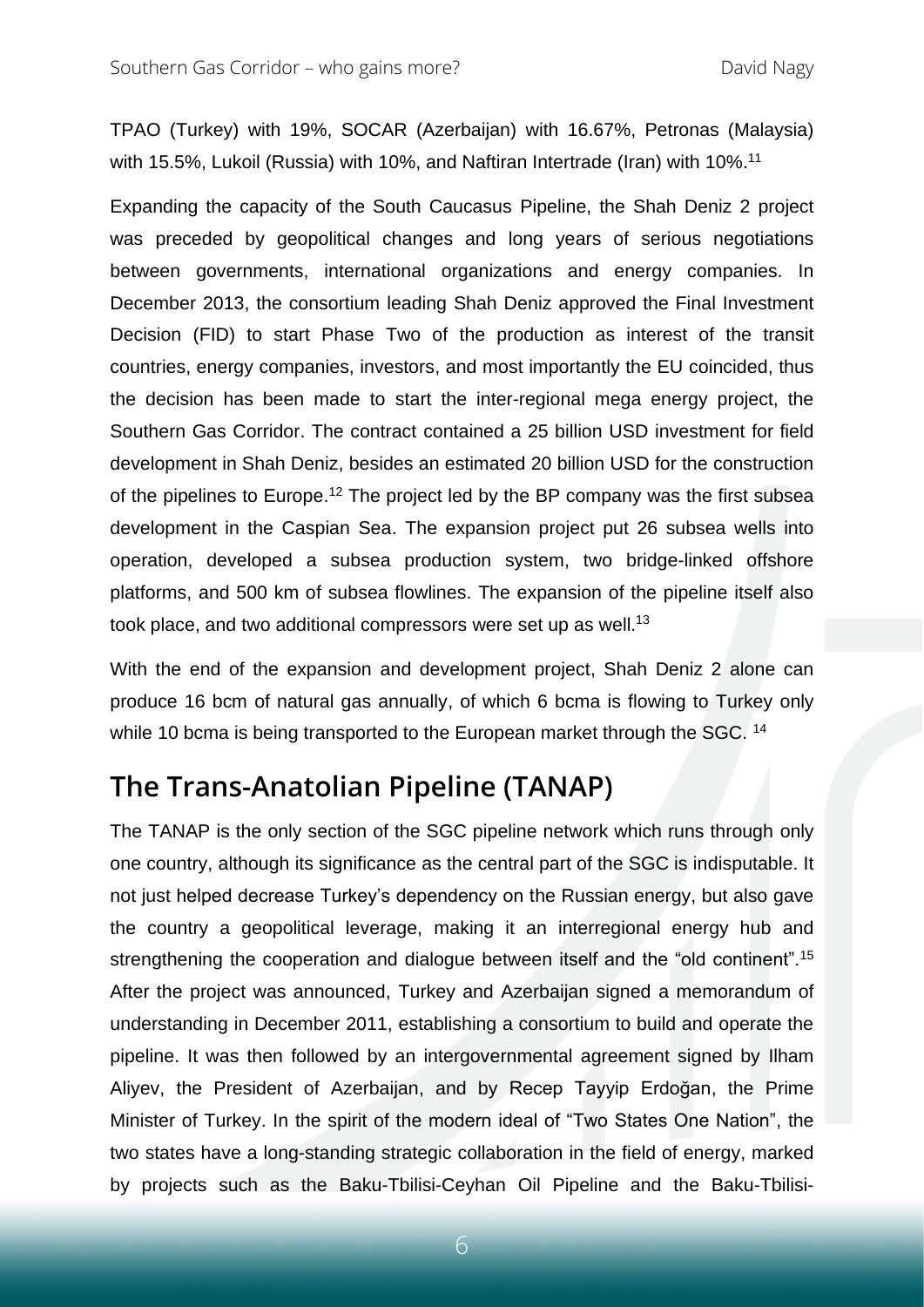Erzurum Natural Gas Pipeline.<sup>16</sup> This collaboration has just been further deepened with a contract as well, which has been signed by the state-owned Turkish Petroleum Pipeline Corporation (BOTAŞ) and SOCAR. <sup>17</sup> The Azeri state energy company SOCAR (51%), the Turkish BOTAS (30%), BP (12%), and SOCAR Turkey (7%) became shareholders of the TANAP.

The 1.850 kilometers long pipeline cost a total of 8.5 billion USD. The European Investment Bank (EIB) approved a loan of 1.3 billion USD for the project<sup>18</sup>, while 800 million USD of funding was approved by the IBRD, and further 500 million USD by the EBRD. The World Bank, the Asian Infrastructure Investment Bank and private commercial sources also had a major funding role in the construction of the TANAP.

The pipeline is now having the capacity to transfer 16 bcm gas annually, 6 bcm to Turkey, 8 bcm to Italy, and 1-1 bcm to Greece and Bulgaria. According to future plans, this capacity will be increased to 31 bcm, step by step, until 2026. At the final stage, it can be further increased to 60 bcm if the proposed Trans-Caspian Gas Pipeline will be realized and connected to the TANAP. On 1 July, 2019, the TANAP was reported to be ready to supply Azerbaijani gas directly to Europe, as soon as the last stage of the SGC project, the Trans-Adriatic Pipeline is also completed.<sup>19</sup>

#### **The Trans-Adriatic Pipeline (TAP)**

The final section of the interregional Southern Gas Corridor, the TAP channels natural gas from the Caucasus region to Southern Italy after crossing Greece, Albania, and the Adriatic Sea. The 878 kilometers long pipeline starts at the Turkish-Greek border at Kipoi, and has its endpoint in Italy near San Foca. Although the vision of the TAP was already announced in 2003, the construction of the pipeline infrastructure only started in 2016, since after serious measures and negotiations between the EU, countries of the SGC, and international energy companies, the EU entirely aborted the idea of the long supported Nabucco project in 2013.<sup>20</sup> (Nabucco would have been an extension of the Baku-Tbilisi-Erzurum (BTE) gas pipeline through Turkey and the Balkans, but investors and energy consortiums in the region supported the SGC instead.)

The TAP have received a fast-track priority status as an EU Project of Common Interest four times since 2013, which meant a continuously high financial support for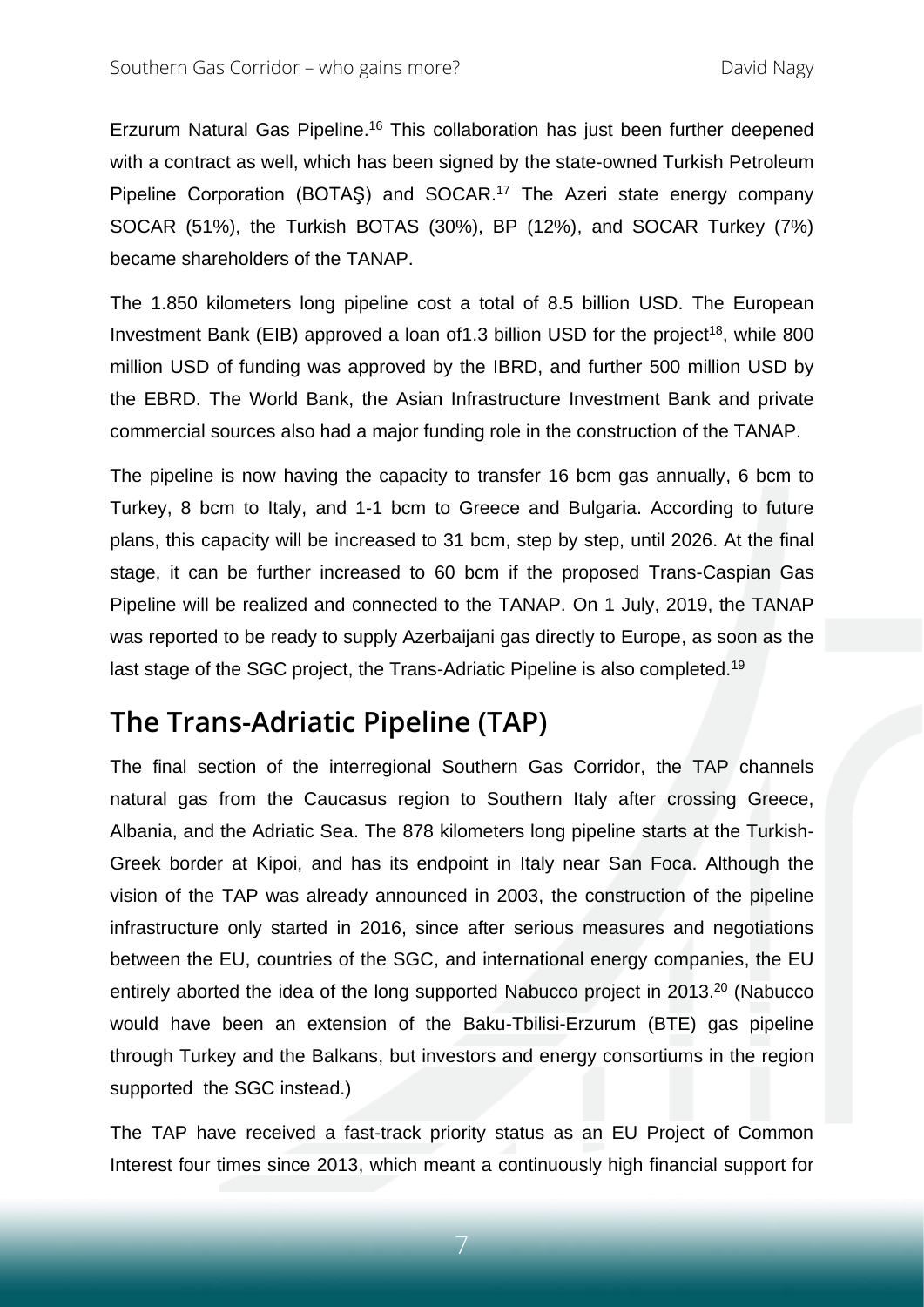the energy route in Southeast Europe.<sup>21</sup> The European Investment Bank lent 700 million EUR for the project, while the EBRD gave 1 billion EUR loan in two parts. The project also received support from seventeen different commercial banks.<sup>22</sup> Total construction costs were about 4.5 billion EUR, and now the shareholders of the Trans Adriatic Pipeline are BP (20%), SOCAR (20%), Snam (20%), Fluxys (19%), Enagás (16%), and Axpo  $(5%)$ .  $23$ 

As a matter of capacity, as mentioned before the TAP delivers 10 billion cubic meters of gas annually. 8 bcma flows to Italy, while 1 bcma to Bulgaria and 1 bcma to Greece. Increasing the TAP'S capacity to 20 bcma is high on the agenda, as the pipeline could have a significant role in facilitating the development of energy network infrastructures on the Balkans in the future. Via interconnectors, natural gas flowing through the TAP can contribute to the energy diversification of countries such as Albania, Kosovo, and North Macedonia. The proposed Ionian Adriatic Pipeline would also be connected to the TAP, of which the main beneficiaries would be Albania, Montenegro, Bosnia and Herzegovina, and Croatia.

With the completion of the SGC's last phase, the TAP, on 15 November, 2020 the interregional pipeline started to deliver natural gas from Shah Deniz 2 to Europe for the first time.<sup>24</sup>

## **Conclusion – beneficiaries of the SGC**

The main beneficiaries of the Southern Gas Corridor are obviously the Caucasus and the Caspian region, more precisely Azerbaijan, which became a huge energy supplier not just regionally, but in an interregional context as well. Contributing to Southeast Europe's and the EU's energy security and diversification undoubtedly valorized the region's strategic importance, and contributed to its integration into the global an international economy, security, and political structure. The fact that neither the COVID-19 pandemic nor the Nagorno-Karabakh war could set back finalizing the TAP project indicates the importance of the SGC in the eyes of the countries involved, the energy consortiums, and the EU as well. Being the starting point of a mostly EU funded Eurasian megaproject - which is seemingly not exploited yet if we just think of the proposed future expansions of the pipeline - will surely have further positive financial and political impacts on the country and the region. For example, as a transit country, Georgia already has some leverage such as the right to take 5% of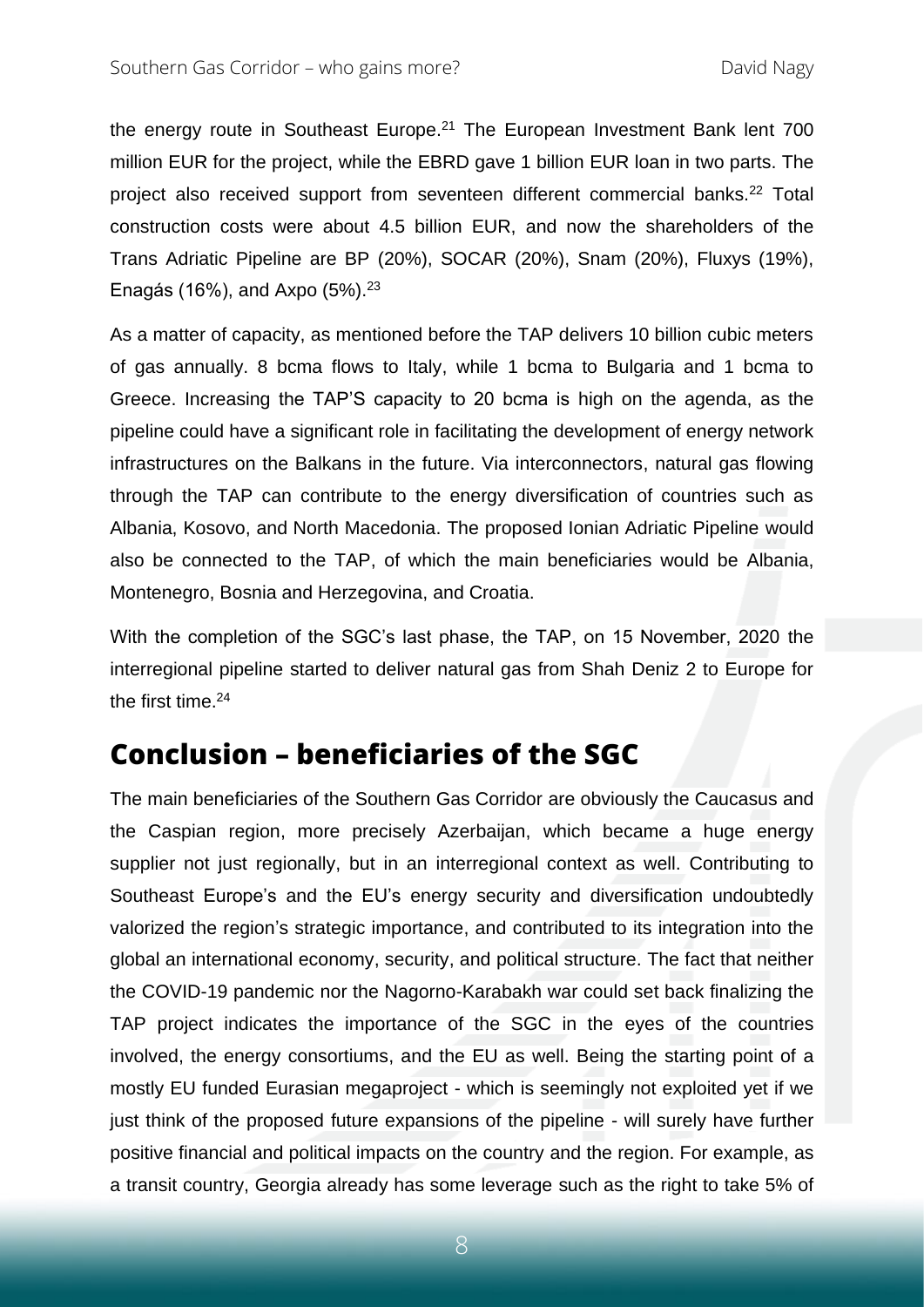the annual gas flow through the pipeline in lieu of a tariff, and it can also purchase a further 0.5 bcm of gas a year at a discounted price.

It's also hard not to notice Turkey's benefit of the SGC project. Acquiring a total of 11.5 billion cubic meters of natural gas annually can decrease its dependency on the Russian energy, and thus ranked Azerbaijan was ranked the second biggest gas importer of the country.<sup>25</sup> It also increased Turkey's strategic position and interdependency with Europe, and helped the country become an energy hub contributing to the EU's energy security.

For Europe, or in an EU-wide dimension, the SGC with its capacity seems like a drop in the ocean and probably cannot instantly change the Russian dominance in the European energy market, although it means an affordable and competitive energy source alternative. From a less broad, regional perspective, Southeast Europe and the Balkan countries seem to be the major European beneficiaries of the project, as the SGC and its TAP section can bring several changes regarding energy market and energy infrastructure. It will help them reduce their dependency from the Russian gas import and give them leverage to negotiate prices with Gazprom. Next to that, the proposed development of the Gas Interconnector between Greece and Bulgaria (IGB), or the Ionian Adriatic Pipeline (IAP) supplying Croatia, Albania, Montenegro, and Bosnia and Herzegovina couldn't be realized without the SGC currently in operation.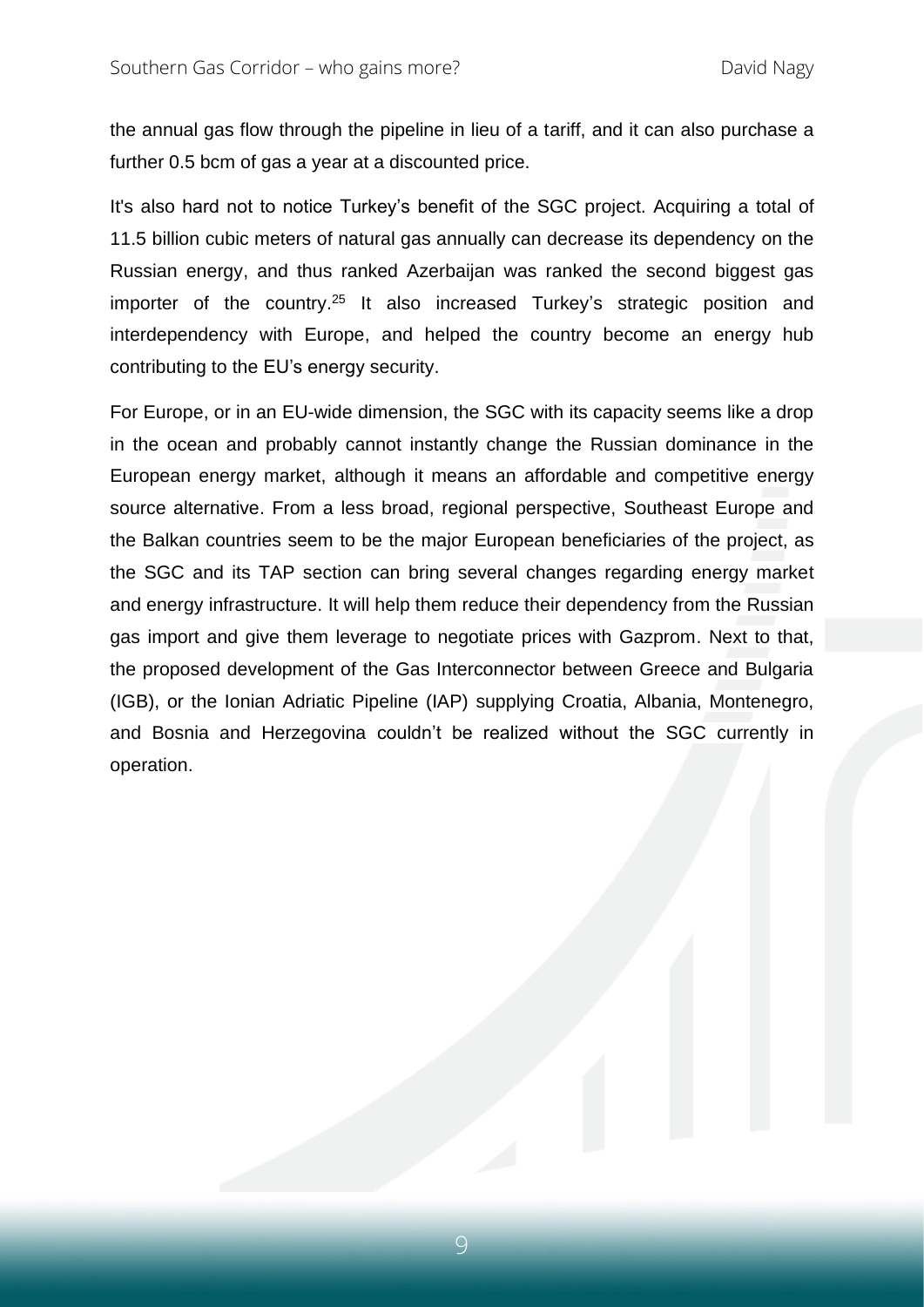# **Bibliography**

BECHEV, Dimitar: The Trans Adriatic Pipeline: Why it Matters and What Comes Next? In: MEI, December 2020

[https://www.mei.edu/publications/trans-adriatic-pipeline-why-it-matters-and-what-comes](https://www.mei.edu/publications/trans-adriatic-pipeline-why-it-matters-and-what-comes-next)[next](https://www.mei.edu/publications/trans-adriatic-pipeline-why-it-matters-and-what-comes-next) (2021.07.15.)

CEKUTA, Robert F. Ambassador (Ret.): 25 Years After the "Contract of the Century": The Implications for Caspian Energy In: Caspian Policy Center, March 2020 [https://www.caspianpolicy.org/25-years-after-the-contract-of-the-century-the-implications](https://www.caspianpolicy.org/25-years-after-the-contract-of-the-century-the-implications-for-caspian-energy/)[for-caspian-energy/](https://www.caspianpolicy.org/25-years-after-the-contract-of-the-century-the-implications-for-caspian-energy/) (2021.07.15.)

CHESTNEY, Nina; JEWKES, Stephen: EBRD approves 500 million euro TAP loan in boost for developers In: Reuters, July 2018

<https://www.reuters.com/article/uk-ebrd-tap-idUKKBN1JU15V> (2021.07.15.)

COHEN, Ariel: Bad News For Russia, As Gas From Azerbaijan Now Flows To Western Europe In: Forbes, January 2021

[https://www.forbes.com/sites/arielcohen/2021/01/06/azeri-gas-reaches-europe-through](https://www.forbes.com/sites/arielcohen/2021/01/06/azeri-gas-reaches-europe-through-the-southern-gas-corridor/?sh=6c106bb40e43)[the-southern-gas-corridor/?sh=6c106bb40e43](https://www.forbes.com/sites/arielcohen/2021/01/06/azeri-gas-reaches-europe-through-the-southern-gas-corridor/?sh=6c106bb40e43) (2021.07.15.)

Controversial gas pipeline gets EUR 1.5 billion in public money amid massive climate risk In: Bankwatch Network, February 2018

[https://bankwatch.org/press\\_release/controversial-gas-pipeline-gets-eur-1-5-billion-in](https://bankwatch.org/press_release/controversial-gas-pipeline-gets-eur-1-5-billion-in-public-money-amid-massive-climate-risk)[public-money-amid-massive-climate-risk](https://bankwatch.org/press_release/controversial-gas-pipeline-gets-eur-1-5-billion-in-public-money-amid-massive-climate-risk) (2021.07.15.)

FAVASULI, Silvia: Trans Adriatic Pipeline begins gas deliveries from Azerbaijan to Italy In: S&P Global, December 2020

[https://www.spglobal.com/platts/en/market-insights/latest-news/natural-gas/123120](https://www.spglobal.com/platts/en/market-insights/latest-news/natural-gas/123120-trans-adriatic-pipeline-begins-gas-deliveries-from-azerbaijan-to-italy) [trans-adriatic-pipeline-begins-gas-deliveries-from-azerbaijan-to-italy](https://www.spglobal.com/platts/en/market-insights/latest-news/natural-gas/123120-trans-adriatic-pipeline-begins-gas-deliveries-from-azerbaijan-to-italy) (2021.07.15.)

From where do we import energy? In: Eurostat

<https://ec.europa.eu/eurostat/cache/infographs/energy/bloc-2c.html> (2021.07.15.)

HAJIEV, Shahmar: The news you possibly missed: TAP pipeline up and running In: Euractiv, November 2020

[https://www.euractiv.com/section/azerbaijan/opinion/the-news-you-possibly-missed-tap](https://www.euractiv.com/section/azerbaijan/opinion/the-news-you-possibly-missed-tap-pipeline-up-and-running/)[pipeline-up-and-running/](https://www.euractiv.com/section/azerbaijan/opinion/the-news-you-possibly-missed-tap-pipeline-up-and-running/) (2021.07.15.)

KAYA, Nuran Erkul: Turkey's Gas Imports From Iran See Sharp Fall In 2020 In: AA, February 2021

[https://www.aa.com.tr/en/energy/energy-diplomacy/turkeys-gas-imports-from-iran-see](https://www.aa.com.tr/en/energy/energy-diplomacy/turkeys-gas-imports-from-iran-see-sharp-fall-in-2020/31999)[sharp-fall-in-2020/31999](https://www.aa.com.tr/en/energy/energy-diplomacy/turkeys-gas-imports-from-iran-see-sharp-fall-in-2020/31999) (2021.07.15.)

O'BYRNE, David: European Investment Bank Approves \$1 Billion Funding for TANAP Gas Pipeline In: eurasianet, March 2018

[https://eurasianet.org/european-investment-bank-approves-1-billion-funding-for-tanap-gas](https://eurasianet.org/european-investment-bank-approves-1-billion-funding-for-tanap-gas-pipeline)[pipeline](https://eurasianet.org/european-investment-bank-approves-1-billion-funding-for-tanap-gas-pipeline) (2021.07.15.)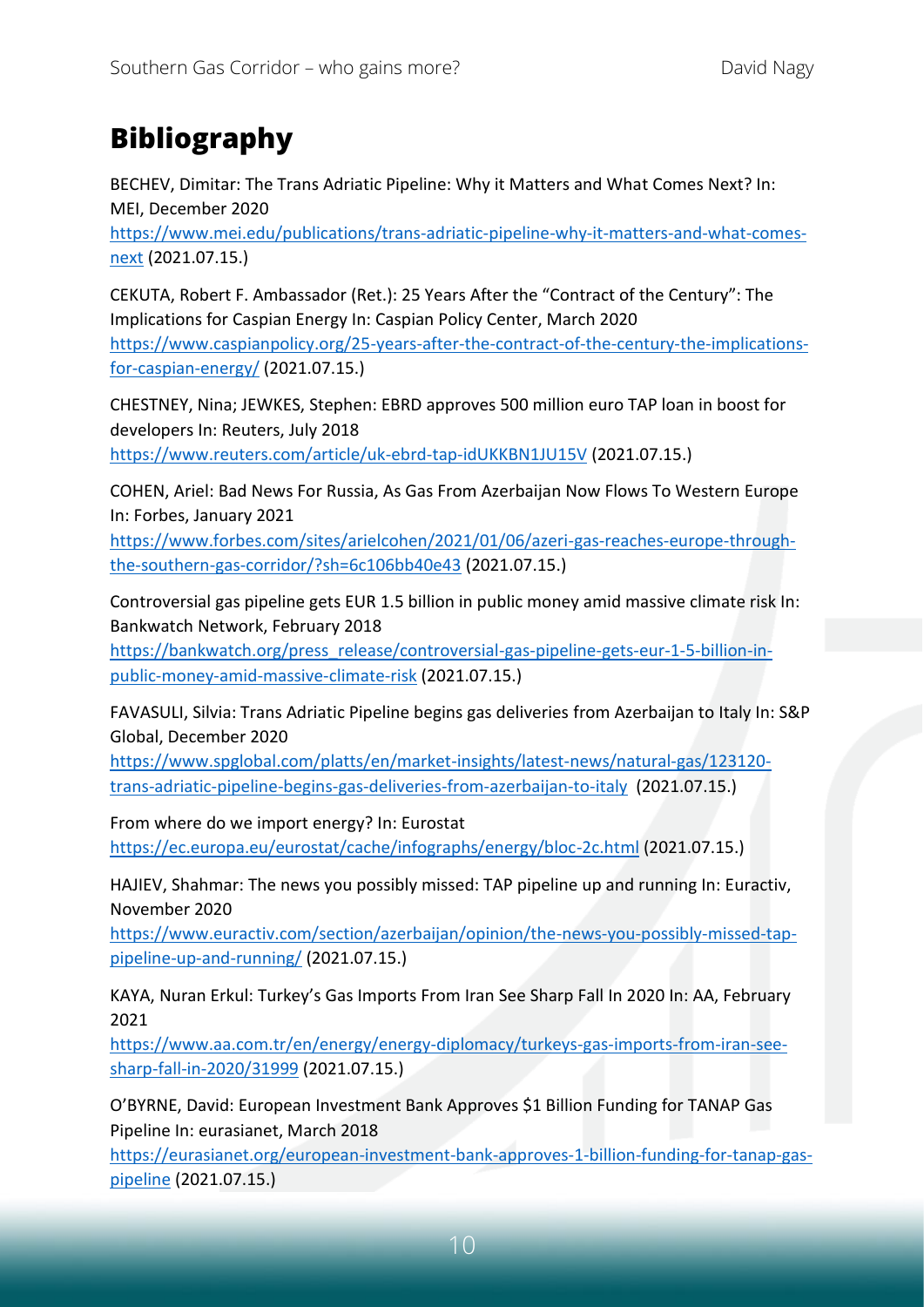Projects of Common Interest In: European Commission

[https://ec.europa.eu/energy/topics/infrastructure/projects-common-interest\\_en](https://ec.europa.eu/energy/topics/infrastructure/projects-common-interest_en) (2021.07.15.)

RUSSEL, Martin: Energy security in the EU's external policy In: European Parliamentary Research Service, March 2020

[https://www.europarl.europa.eu/cmsdata/210517/EPRS\\_IDA\(2020\)649334\\_EN.pdf](https://www.europarl.europa.eu/cmsdata/210517/EPRS_IDA(2020)649334_EN.pdf) (2021.07.15.)

Shah Deniz Stage 2, Azerbaijan In: BP, June 2018

[https://www.bp.com/en/global/corporate/investors/upstream-major-projects/major](https://www.bp.com/en/global/corporate/investors/upstream-major-projects/major-projects-2018/shah-deniz-stage-2.html)[projects-2018/shah-deniz-stage-2.html](https://www.bp.com/en/global/corporate/investors/upstream-major-projects/major-projects-2018/shah-deniz-stage-2.html) (2021.07.15.)

SOCOR, Vladimir: Shah Deniz Gas Consortium in Azerbaijan Approves Final Investment Decision In: The Jamestown Foundation, January 2014

[https://jamestown.org/program/shah-deniz-gas-consortium-in-azerbaijan-approves-final](https://jamestown.org/program/shah-deniz-gas-consortium-in-azerbaijan-approves-final-investment-decision/)[investment-decision/](https://jamestown.org/program/shah-deniz-gas-consortium-in-azerbaijan-approves-final-investment-decision/)

TANAP and TAP Complete Pipeline Connection In: Euro Pétrole, November, 2018 <https://www.euro-petrole.com/tanap-and-tap-complete-pipeline-connection-n-i-17849> (2021.07.15.)

TANAP is ready to deliver natural gas to Europe In: TANAP, July 2019 [https://www.tanap.com/media/press-releases/tanap-is-ready-to-deliver-natural-gas-to](https://www.tanap.com/media/press-releases/tanap-is-ready-to-deliver-natural-gas-to-europe/)[europe/](https://www.tanap.com/media/press-releases/tanap-is-ready-to-deliver-natural-gas-to-europe/) (2021.07.15.)

The Southern Gas Corridor In: Trans Atlantic Pipeline <https://www.tap-ag.com/about-tap/the-big-picture/the-southern-gas-corridor> (2021.07.15.)

Trans Adriatic Pipeline (TAP) completes successful EUR 3.9 billion project financing In: European Investment Bank, January 2019

[https://www.eib.org/en/press/all/2019-004-trans-adriatic-pipeline-tap-completes](https://www.eib.org/en/press/all/2019-004-trans-adriatic-pipeline-tap-completes-successful-eur-3-9-billion-project-financing)[successful-eur-3-9-billion-project-financing](https://www.eib.org/en/press/all/2019-004-trans-adriatic-pipeline-tap-completes-successful-eur-3-9-billion-project-financing) (2021.07.15.)

Trans Adriatic Pipeline enters operational phase In: European Commission, November 2020 [https://ec.europa.eu/inea/en/news-events/newsroom/trans-adriatic-pipeline-enters](https://ec.europa.eu/inea/en/news-events/newsroom/trans-adriatic-pipeline-enters-operational-phase)[operational-phase](https://ec.europa.eu/inea/en/news-events/newsroom/trans-adriatic-pipeline-enters-operational-phase) (2021.07.15.)

Trans-European Networks for Energy In: European Commission, July 2021 [https://ec.europa.eu/energy/topics/infrastructure/trans-european-networks-energy\\_en](https://ec.europa.eu/energy/topics/infrastructure/trans-european-networks-energy_en) (2021.07.15.)

Turkic Council Secretariat: MONTHLY NEWS BULLETIN JUNE – JULY 2012 In:Turkic Council, July 2012 p.9

[https://www.turkkon.org/assets/dokuman/NewsBulletin\\_June-July.pdf](https://www.turkkon.org/assets/dokuman/NewsBulletin_June-July.pdf) (2021.07.15.)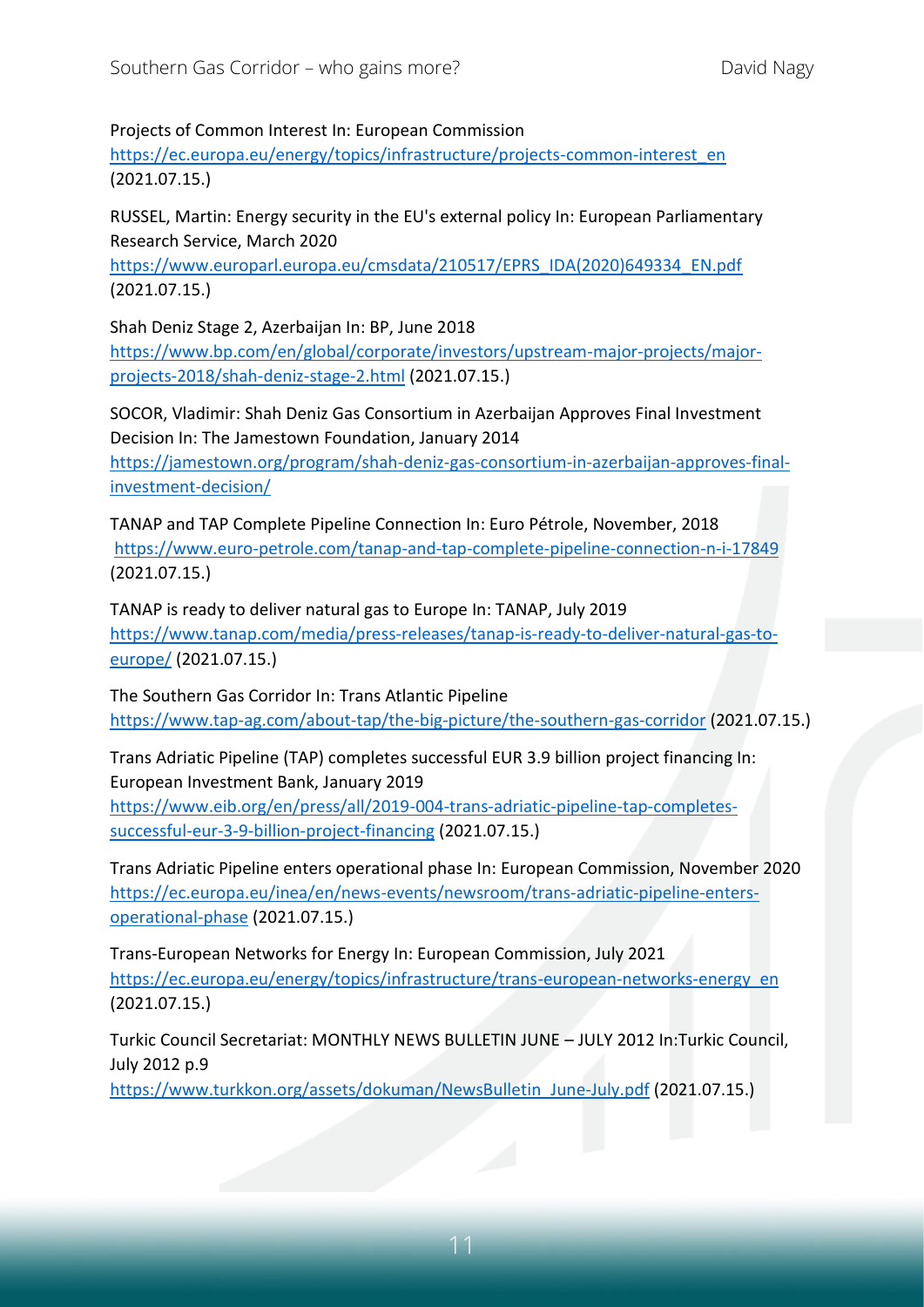### **Endnotes**

1 From where do we import energy? In: Eurostat <https://ec.europa.eu/eurostat/cache/infographs/energy/bloc-2c.html> (2021.07.15.)

<sup>2</sup> RUSSEL, Martin: Energy security in the EU's external policy In: European Parliamentary Research Service, March 2020

[https://www.europarl.europa.eu/cmsdata/210517/EPRS\\_IDA\(2020\)649334\\_EN.pdf](https://www.europarl.europa.eu/cmsdata/210517/EPRS_IDA(2020)649334_EN.pdf) (2021.07.15.)

<sup>3</sup> Projects of Common Interest In: European Commission [https://ec.europa.eu/energy/topics/infrastructure/projects-common-interest\\_en](https://ec.europa.eu/energy/topics/infrastructure/projects-common-interest_en) (2021.07.15.)

<sup>4</sup> Trans-European Networks for Energy In: European Commission, July 2021 [https://ec.europa.eu/energy/topics/infrastructure/trans-european-networks-energy\\_en](https://ec.europa.eu/energy/topics/infrastructure/trans-european-networks-energy_en) (2021.07.15.)

<sup>5</sup> Controversial gas pipeline gets EUR 1.5 billion in public money amid massive climate risk In: Bankwatch Network, February 2018

[https://bankwatch.org/press\\_release/controversial-gas-pipeline-gets-eur-1-5-billion-in-public-money-amid](https://bankwatch.org/press_release/controversial-gas-pipeline-gets-eur-1-5-billion-in-public-money-amid-massive-climate-risk)[massive-climate-risk](https://bankwatch.org/press_release/controversial-gas-pipeline-gets-eur-1-5-billion-in-public-money-amid-massive-climate-risk) (2021.07.15.)

<sup>6</sup> CHESTNEY, Nina; JEWKES, Stephen: EBRD approves 500 million euro TAP loan in boost for developers In: Reuters, July 2018

<https://www.reuters.com/article/uk-ebrd-tap-idUKKBN1JU15V> (2021.07.15.)

<sup>7</sup> The Southern Gas Corridor In: Trans Atlantic Pipeline <https://www.tap-ag.com/about-tap/the-big-picture/the-southern-gas-corridor> (2021.07.15.)

<sup>8</sup> HAJIEV, Shahmar: The news you possibly missed: TAP pipeline up and running In: Euractiv, November 2020 [https://www.euractiv.com/section/azerbaijan/opinion/the-news-you-possibly-missed-tap-pipeline-up-and](https://www.euractiv.com/section/azerbaijan/opinion/the-news-you-possibly-missed-tap-pipeline-up-and-running/)[running/](https://www.euractiv.com/section/azerbaijan/opinion/the-news-you-possibly-missed-tap-pipeline-up-and-running/) (2021.07.15.)

<sup>9</sup> BP, [https://www.bp.com/en/global/corporate/news-and-insights/reimagining-energy/visual-guide-to-europe](https://www.bp.com/en/global/corporate/news-and-insights/reimagining-energy/visual-guide-to-europe-southern-gas-corridor-tanap-turkey.html)[southern-gas-corridor-tanap-turkey.html](https://www.bp.com/en/global/corporate/news-and-insights/reimagining-energy/visual-guide-to-europe-southern-gas-corridor-tanap-turkey.html) (2021. 07. 21.)

<sup>10</sup> CEKUTA, Robert F. Ambassador (Ret.): 25 Years After the "Contract of the Century": The Implications for Caspian Energy In: Caspian Policy Center, March 2020

[https://www.caspianpolicy.org/25-years-after-the-contract-of-the-century-the-implications-for-caspian](https://www.caspianpolicy.org/25-years-after-the-contract-of-the-century-the-implications-for-caspian-energy/)[energy/](https://www.caspianpolicy.org/25-years-after-the-contract-of-the-century-the-implications-for-caspian-energy/) (2021.07.15.)

<sup>11</sup> Shah Deniz Stage 2, Azerbaijan In: BP, June 2018

[https://www.bp.com/en/global/corporate/investors/upstream-major-projects/major-projects-2018/shah](https://www.bp.com/en/global/corporate/investors/upstream-major-projects/major-projects-2018/shah-deniz-stage-2.html)[deniz-stage-2.html](https://www.bp.com/en/global/corporate/investors/upstream-major-projects/major-projects-2018/shah-deniz-stage-2.html) (2021.07.15.)

<sup>12</sup> SOCOR, Vladimir: Shah Deniz Gas Consortium in Azerbaijan Approves Final Investment Decision In: The Jamestown Foundation, January 2014

<https://jamestown.org/program/shah-deniz-gas-consortium-in-azerbaijan-approves-final-investment-decision/>

13 Shah Deniz Stage 2, Azerbaijan In: BP, June 2018

[https://www.bp.com/en/global/corporate/investors/upstream-major-projects/major-projects-2018/shah](https://www.bp.com/en/global/corporate/investors/upstream-major-projects/major-projects-2018/shah-deniz-stage-2.html)[deniz-stage-2.html](https://www.bp.com/en/global/corporate/investors/upstream-major-projects/major-projects-2018/shah-deniz-stage-2.html) (2021.07.15.)

<sup>14</sup> Shah Deniz Stage 2, Azerbaijan In: BP, June 2018

[https://www.bp.com/en/global/corporate/investors/upstream-major-projects/major-projects-2018/shah](https://www.bp.com/en/global/corporate/investors/upstream-major-projects/major-projects-2018/shah-deniz-stage-2.html)[deniz-stage-2.html](https://www.bp.com/en/global/corporate/investors/upstream-major-projects/major-projects-2018/shah-deniz-stage-2.html) (2021.07.15.)